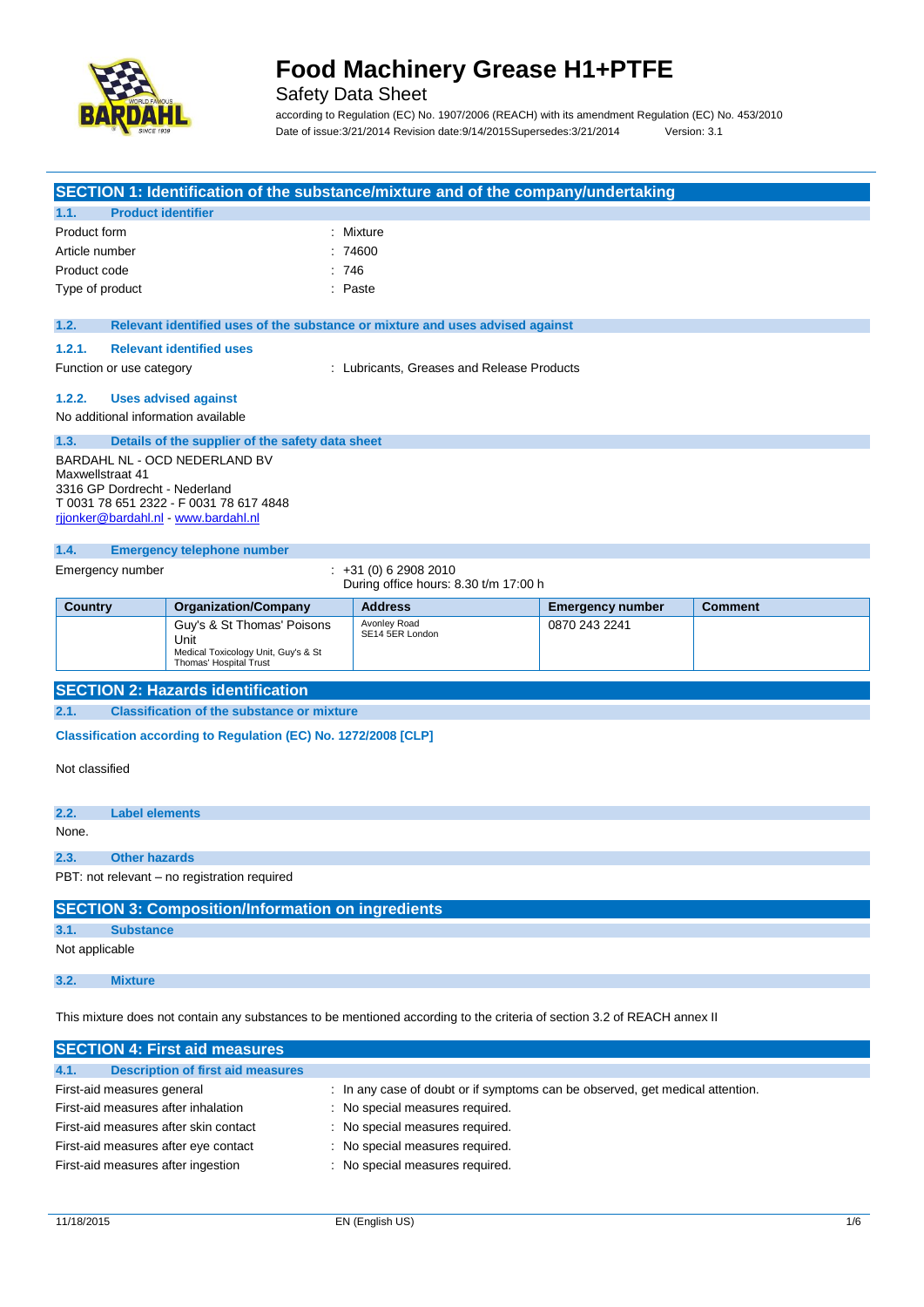Safety Data Sheet

according to Regulation (EC) No. 1907/2006 (REACH) with its amendment Regulation (EC) No. 453/2010

| 4.2.<br>Most important symptoms and effects, both acute and delayed          |                                                                                                                                                                                                                          |  |
|------------------------------------------------------------------------------|--------------------------------------------------------------------------------------------------------------------------------------------------------------------------------------------------------------------------|--|
| No additional information available                                          |                                                                                                                                                                                                                          |  |
| 4.3.<br>None.                                                                | Indication of any immediate medical attention and special treatment needed                                                                                                                                               |  |
| <b>SECTION 5: Firefighting measures</b>                                      |                                                                                                                                                                                                                          |  |
| <b>Extinguishing media</b><br>5.1.                                           |                                                                                                                                                                                                                          |  |
| Suitable extinguishing media                                                 | : Foam. Carbon dioxide. Powder. Water haze.                                                                                                                                                                              |  |
| Unsuitable extinguishing media                                               | : Do not use a heavy water stream.                                                                                                                                                                                       |  |
| 5.2.<br>Special hazards arising from the substance or mixture                |                                                                                                                                                                                                                          |  |
| Hazardous decomposition products in case of<br>fire                          | : Carbon dioxide. Carbon monoxide. Nitrogen oxides.                                                                                                                                                                      |  |
| 5.3.<br><b>Advice for firefighters</b>                                       |                                                                                                                                                                                                                          |  |
| Firefighting instructions                                                    | : Use water spray or fog for cooling exposed containers.                                                                                                                                                                 |  |
| Protection during firefighting                                               | Do not enter fire area without proper protective equipment, including respiratory protection. Do<br>not breathe gas, fumes, vapour or spray.                                                                             |  |
| <b>SECTION 6: Accidental release measures</b>                                |                                                                                                                                                                                                                          |  |
| 6.1.                                                                         | Personal precautions, protective equipment and emergency procedures                                                                                                                                                      |  |
| General measures                                                             | : May be dangerously slippery if spilled.                                                                                                                                                                                |  |
| 6.1.1.<br>For non-emergency personnel<br>No additional information available |                                                                                                                                                                                                                          |  |
| 6.1.2.<br>For emergency responders                                           |                                                                                                                                                                                                                          |  |
| No additional information available                                          |                                                                                                                                                                                                                          |  |
| 6.2.<br><b>Environmental precautions</b>                                     |                                                                                                                                                                                                                          |  |
| Notify authorities if product enters sewers or public waters.                |                                                                                                                                                                                                                          |  |
| 6.3.<br>Methods and material for containment and cleaning up                 |                                                                                                                                                                                                                          |  |
| For containment                                                              | Place spillage in an appropriate labeled container for disposal.                                                                                                                                                         |  |
| Methods for cleaning up                                                      | Cover with dry sand/earth dry powdered limestone or soda ash.                                                                                                                                                            |  |
| 6.4.<br><b>Reference to other sections</b>                                   |                                                                                                                                                                                                                          |  |
| See Headings 7 and 8.                                                        |                                                                                                                                                                                                                          |  |
| <b>SECTION 7: Handling and storage</b>                                       |                                                                                                                                                                                                                          |  |
| <b>Precautions for safe handling</b><br>7.1.                                 |                                                                                                                                                                                                                          |  |
| Precautions for safe handling                                                | : Do not eat, drink or smoke when using this product. Wash hands and other exposed areas with<br>mild soap and water before eat, drink or smoke and when leaving work. Use personal<br>protective equipment as required. |  |
| Conditions for safe storage, including any incompatibilities<br>7.2.         |                                                                                                                                                                                                                          |  |
| Storage conditions                                                           | : Keep container tightly closed.                                                                                                                                                                                         |  |
| Incompatible products                                                        | Bases. acids. Oxidizer.                                                                                                                                                                                                  |  |
| 7.3.<br>Specific end use(s)                                                  |                                                                                                                                                                                                                          |  |
| None.                                                                        |                                                                                                                                                                                                                          |  |
| <b>SECTION 8: Exposure controls/personal protection</b>                      |                                                                                                                                                                                                                          |  |
| 8.1.<br><b>Control parameters</b>                                            |                                                                                                                                                                                                                          |  |
| Additional information                                                       | The product does not contain any relevant quantities of materials with critical values that have<br>to be monitored at the workplace                                                                                     |  |
| 8.2.<br><b>Exposure controls</b>                                             |                                                                                                                                                                                                                          |  |
| Appropriate engineering controls                                             | : No special measures required.                                                                                                                                                                                          |  |
| Personal protective equipment                                                | : Safety glasses.                                                                                                                                                                                                        |  |
|                                                                              |                                                                                                                                                                                                                          |  |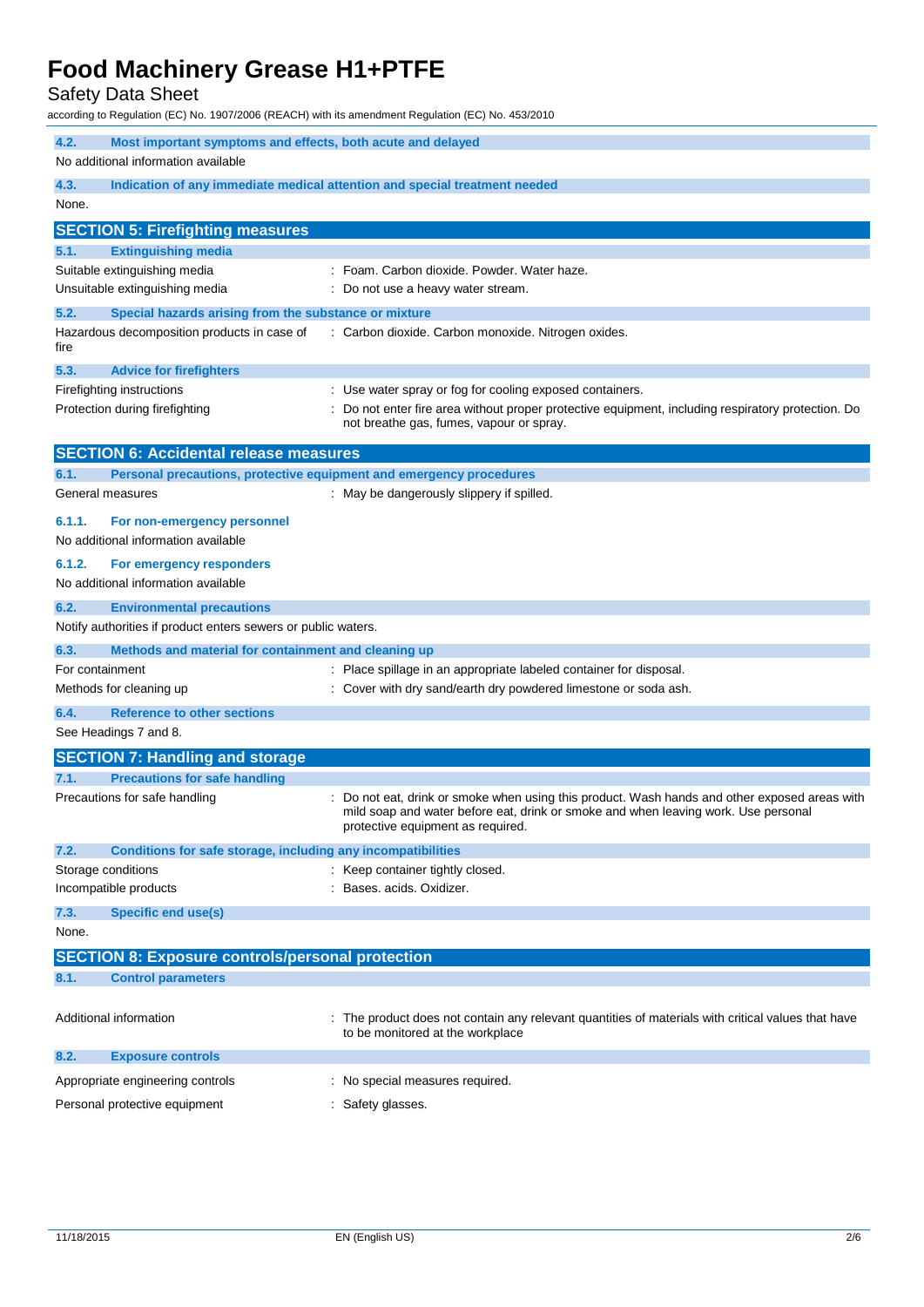### Safety Data Sheet

according to Regulation (EC) No. 1907/2006 (REACH) with its amendment Regulation (EC) No. 453/2010

| Hand protection          | not necessary                                                                                                                             |
|--------------------------|-------------------------------------------------------------------------------------------------------------------------------------------|
| Eye protection           | : Safety glasses with side guards should be worn to prevent injury from airborne particles and/or<br>other eye contact with this product. |
| Skin and body protection | Safety overall                                                                                                                            |
| Respiratory protection   | : under the recommended handling conditions: not required                                                                                 |
|                          |                                                                                                                                           |



Other information : When using, do not eat, drink or smoke. Wash hands and other exposed areas with mild soap and water before eat, drink or smoke and when leaving work.

| <b>SECTION 9: Physical and chemical properties</b>            |                                            |  |
|---------------------------------------------------------------|--------------------------------------------|--|
| Information on basic physical and chemical properties<br>9.1. |                                            |  |
| Physical state                                                | : Solid                                    |  |
| Color                                                         | white.                                     |  |
| Odor                                                          | characteristic.                            |  |
| Odor threshold                                                | No data available                          |  |
| рH                                                            | No data available                          |  |
| Relative evaporation rate (butyl acetate=1)                   | No data available                          |  |
| Melting point                                                 | No data available                          |  |
| Freezing point                                                | No data available                          |  |
| Boiling point                                                 | : > 300 °C (1013 hPa)                      |  |
| Flash point                                                   | : $>200$ °C                                |  |
| Auto-ignition temperature                                     | No data available                          |  |
| Decomposition temperature                                     | No data available                          |  |
| Flammability (solid, gas)                                     | No data available                          |  |
| Vapor pressure                                                | No data available                          |  |
| Vapor pressure at 50 °C                                       | < 1000 hPa                                 |  |
| Relative vapor density at 20 °C                               | No data available                          |  |
| Relative density                                              | No data available                          |  |
| Specific gravity / density                                    | $0.88$ g/cm <sup>3</sup> (20 $^{\circ}$ C) |  |
| Solubility                                                    | Insoluble.                                 |  |
| Log Pow                                                       | No data available                          |  |
| Viscosity, kinematic                                          | No data available                          |  |
| Viscosity, dynamic                                            | No data available                          |  |
| <b>Explosive properties</b>                                   | No data available                          |  |
| Oxidizing properties                                          | No data available                          |  |
| <b>Explosion limits</b>                                       | No data available                          |  |
| 9.2.<br><b>Other information</b>                              |                                            |  |
| Additional information                                        | : None                                     |  |

|       | <b>SECTION 10: Stability and reactivity</b> |
|-------|---------------------------------------------|
| 10.1. | <b>Reactivity</b>                           |
|       | No additional information available         |
| 10.2. | <b>Chemical stability</b>                   |
|       | No additional information available         |
| 10.3. | <b>Possibility of hazardous reactions</b>   |
|       | No additional information available         |
| 10.4. | <b>Conditions to avoid</b>                  |
|       | No additional information available         |
| 10.5. | Incompatible materials                      |
|       | strong acids. Oxidizer. Caustic products.   |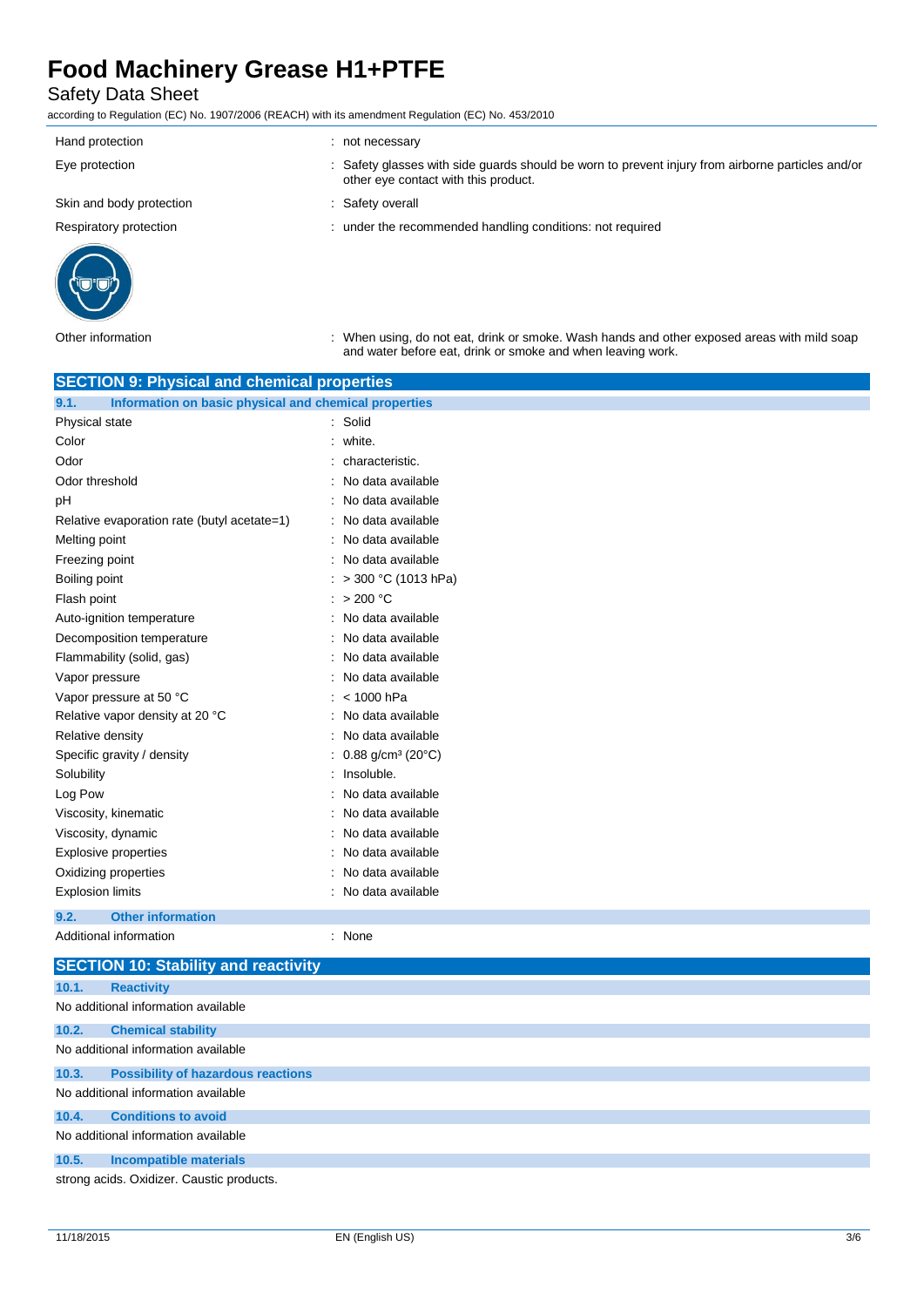Safety Data Sheet

according to Regulation (EC) No. 1907/2006 (REACH) with its amendment Regulation (EC) No. 453/2010

#### **10.6. Hazardous decomposition products**

Carbon dioxide. Carbon monoxide. Nitrogen oxides.

| <b>SECTION 11: Toxicological information</b>           |                                                                                                                                                                                                                                                                                                                                                                                                                                                                                |
|--------------------------------------------------------|--------------------------------------------------------------------------------------------------------------------------------------------------------------------------------------------------------------------------------------------------------------------------------------------------------------------------------------------------------------------------------------------------------------------------------------------------------------------------------|
| 11.1.<br>Information on toxicological effects          |                                                                                                                                                                                                                                                                                                                                                                                                                                                                                |
| Acute toxicity                                         | : Not classified                                                                                                                                                                                                                                                                                                                                                                                                                                                               |
| Skin corrosion/irritation                              | Not classified                                                                                                                                                                                                                                                                                                                                                                                                                                                                 |
| Serious eye damage/irritation                          | Not classified                                                                                                                                                                                                                                                                                                                                                                                                                                                                 |
| Respiratory or skin sensitization                      | Not classified                                                                                                                                                                                                                                                                                                                                                                                                                                                                 |
| Germ cell mutagenicity                                 | Not classified                                                                                                                                                                                                                                                                                                                                                                                                                                                                 |
| Carcinogenicity                                        | : Not classified                                                                                                                                                                                                                                                                                                                                                                                                                                                               |
| Reproductive toxicity                                  | Not classified                                                                                                                                                                                                                                                                                                                                                                                                                                                                 |
| Specific target organ toxicity (single exposure)       | : Not classified                                                                                                                                                                                                                                                                                                                                                                                                                                                               |
| Specific target organ toxicity (repeated<br>exposure)  | : Not classified                                                                                                                                                                                                                                                                                                                                                                                                                                                               |
| Aspiration hazard                                      | Not classified                                                                                                                                                                                                                                                                                                                                                                                                                                                                 |
| Potential Adverse human health effects and<br>symptoms | : The substance is not classified as hazardous according to 67/548/EEC. The mixture is not<br>classified as dangerous according to Directive 1999/45/EC, the mixture according to Regulation<br>(EC) No 1272/2008 [GHS] not classified as dangerous, The substance is not classified as<br>dangerous according to Regulation (EC) Nr. 1271/2008 [GHS]. The classification was made<br>according to the method of calculating the relevant preparations directive (1999/45/EC). |

|       | <b>SECTION 12: Ecological information</b>    |                                                                                                                          |
|-------|----------------------------------------------|--------------------------------------------------------------------------------------------------------------------------|
| 12.1. | <b>Toxicity</b>                              |                                                                                                                          |
|       | Ecology - general                            | The product is not considered harmful to aquatic organisms nor to cause long-term adverse<br>effects in the environment. |
| 12.2. | <b>Persistence and degradability</b>         |                                                                                                                          |
|       | No additional information available          |                                                                                                                          |
| 12.3. | <b>Bioaccumulative potential</b>             |                                                                                                                          |
|       | No additional information available          |                                                                                                                          |
| 12.4. | <b>Mobility in soil</b>                      |                                                                                                                          |
|       | No additional information available          |                                                                                                                          |
| 12.5. | <b>Results of PBT and vPvB assessment</b>    |                                                                                                                          |
| 74600 |                                              |                                                                                                                          |
|       | PBT: not relevant – no registration required |                                                                                                                          |
| 12.6. | Other adverse effects                        |                                                                                                                          |
|       | Additional information                       | : The evaluation was performed according to the calculation of the preparations directive                                |
|       | <b>SECTION 13: Disposal considerations</b>   |                                                                                                                          |
| 13.1. | <b>Waste treatment methods</b>               |                                                                                                                          |

| Regional legislation (waste)                     | : Disposal must be done according to official regulations. |
|--------------------------------------------------|------------------------------------------------------------|
| Additional information                           | Industrial waste. Recycle after cleaning.                  |
| <b>SECTION 14: Transport information</b>         |                                                            |
| In accordance with ADR / RID / IMDG / IATA / ADN |                                                            |

| 14.1.<br><b>UN number</b>                  |                             |     |
|--------------------------------------------|-----------------------------|-----|
| Not regulated for transport                |                             |     |
| 14.2.<br>UN proper shipping name           |                             |     |
| Proper Shipping Name (ADR)                 | $\therefore$ Not applicable |     |
| Proper Shipping Name (IMDG)                | : Not applicable            |     |
| Proper Shipping Name (IATA)                | : Not applicable            |     |
| Proper Shipping Name (ADN)                 | : Not applicable            |     |
| Proper Shipping Name (RID)                 | : Not applicable            |     |
| 14.3.<br><b>Transport hazard class(es)</b> |                             |     |
| <b>ADR</b>                                 |                             |     |
| 11/18/2015                                 | EN (English US)             | 4/6 |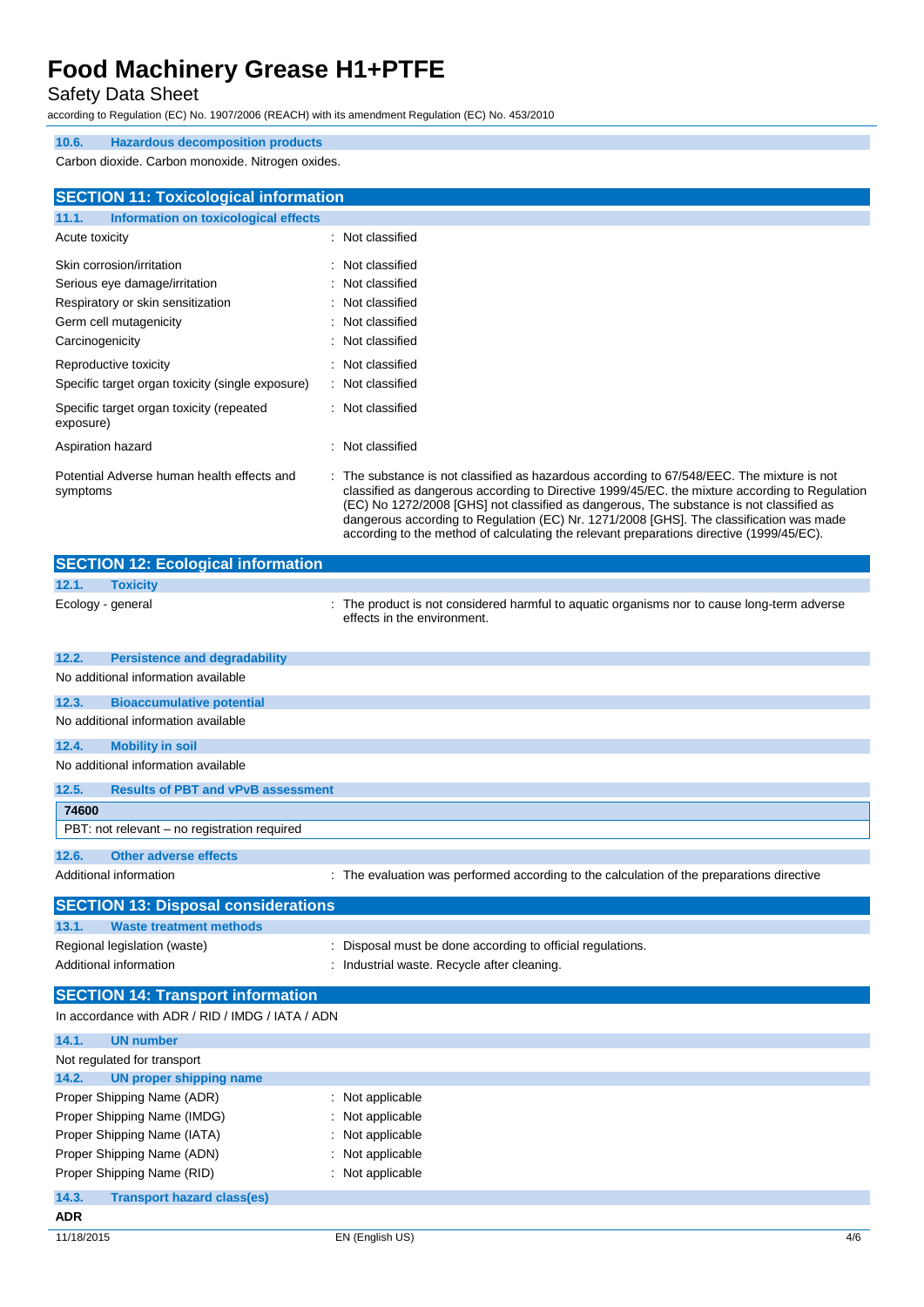### Safety Data Sheet

according to Regulation (EC) No. 1907/2006 (REACH) with its amendment Regulation (EC) No. 453/2010

| iccording to Regulation (EC) No. 1907/2000 (REACH) with its amendment Regulation (EC) No. 453/2010            |                                                                                                |  |
|---------------------------------------------------------------------------------------------------------------|------------------------------------------------------------------------------------------------|--|
| Transport hazard class(es) (ADR)                                                                              | : Not applicable                                                                               |  |
| <b>IMDG</b>                                                                                                   |                                                                                                |  |
|                                                                                                               |                                                                                                |  |
| Transport hazard class(es) (IMDG)                                                                             | : Not applicable                                                                               |  |
|                                                                                                               |                                                                                                |  |
| <b>IATA</b>                                                                                                   |                                                                                                |  |
| Transport hazard class(es) (IATA)                                                                             | : Not applicable                                                                               |  |
|                                                                                                               |                                                                                                |  |
| ADN                                                                                                           |                                                                                                |  |
|                                                                                                               |                                                                                                |  |
| Transport hazard class(es) (ADN)                                                                              | : Not applicable                                                                               |  |
|                                                                                                               |                                                                                                |  |
| <b>RID</b>                                                                                                    |                                                                                                |  |
| Transport hazard class(es) (RID)                                                                              | : Not applicable                                                                               |  |
|                                                                                                               |                                                                                                |  |
| 14.4.<br><b>Packing group</b>                                                                                 |                                                                                                |  |
| Packing group (ADR)                                                                                           | Not applicable                                                                                 |  |
| Packing group (IMDG)                                                                                          | Not applicable                                                                                 |  |
| Packing group (IATA)                                                                                          | Not applicable                                                                                 |  |
|                                                                                                               | Not applicable                                                                                 |  |
| Packing group (ADN)                                                                                           |                                                                                                |  |
| Packing group (RID)                                                                                           | : Not applicable                                                                               |  |
| <b>Environmental hazards</b><br>14.5.                                                                         |                                                                                                |  |
| Dangerous for the environment                                                                                 | : No                                                                                           |  |
| Marine pollutant                                                                                              | No<br>÷                                                                                        |  |
|                                                                                                               |                                                                                                |  |
| Other information                                                                                             | : No supplementary information available                                                       |  |
|                                                                                                               |                                                                                                |  |
| 14.6.<br><b>Special precautions for user</b>                                                                  |                                                                                                |  |
| - Overland transport                                                                                          |                                                                                                |  |
|                                                                                                               |                                                                                                |  |
| No data available                                                                                             |                                                                                                |  |
| - Transport by sea                                                                                            |                                                                                                |  |
|                                                                                                               |                                                                                                |  |
| No data available                                                                                             |                                                                                                |  |
| - Air transport                                                                                               |                                                                                                |  |
| No data available                                                                                             |                                                                                                |  |
|                                                                                                               |                                                                                                |  |
| - Inland waterway transport                                                                                   |                                                                                                |  |
| No data available                                                                                             |                                                                                                |  |
|                                                                                                               |                                                                                                |  |
| - Rail transport                                                                                              |                                                                                                |  |
| No data available                                                                                             |                                                                                                |  |
|                                                                                                               |                                                                                                |  |
| 14.7.                                                                                                         | Transport in bulk according to Annex II of MARPOL 73/78 and the IBC Code                       |  |
| Not applicable                                                                                                |                                                                                                |  |
| <b>SECTION 15: Regulatory information</b>                                                                     |                                                                                                |  |
| 15.1.                                                                                                         | Safety, health and environmental regulations/legislation specific for the substance or mixture |  |
|                                                                                                               |                                                                                                |  |
| 15.1.1.<br><b>EU-Regulations</b>                                                                              |                                                                                                |  |
| Contains no REACH substances with Annex XVII restrictions                                                     |                                                                                                |  |
|                                                                                                               |                                                                                                |  |
|                                                                                                               |                                                                                                |  |
| 15.1.2.<br><b>National regulations</b>                                                                        |                                                                                                |  |
|                                                                                                               |                                                                                                |  |
| Germany                                                                                                       |                                                                                                |  |
| 12th Ordinance Implementing the Federal<br>: Is not subject of the 12. BlmSchV (Hazardous Incident Ordinance) |                                                                                                |  |
| Immission Control Act - 12. BlmSchV                                                                           |                                                                                                |  |
| <b>Denmark</b>                                                                                                |                                                                                                |  |
| <b>Classification remarks</b>                                                                                 | : Emergency management guidelines for the storage of flammable liquids must be followed        |  |
|                                                                                                               |                                                                                                |  |
| 15.2.<br><b>Chemical safety assessment</b>                                                                    |                                                                                                |  |
| No.                                                                                                           |                                                                                                |  |
|                                                                                                               |                                                                                                |  |

| <b>SECTION 16: Other information</b> |                 |     |
|--------------------------------------|-----------------|-----|
|                                      |                 |     |
| 11/18/2015                           | EN (English US) | 5/6 |